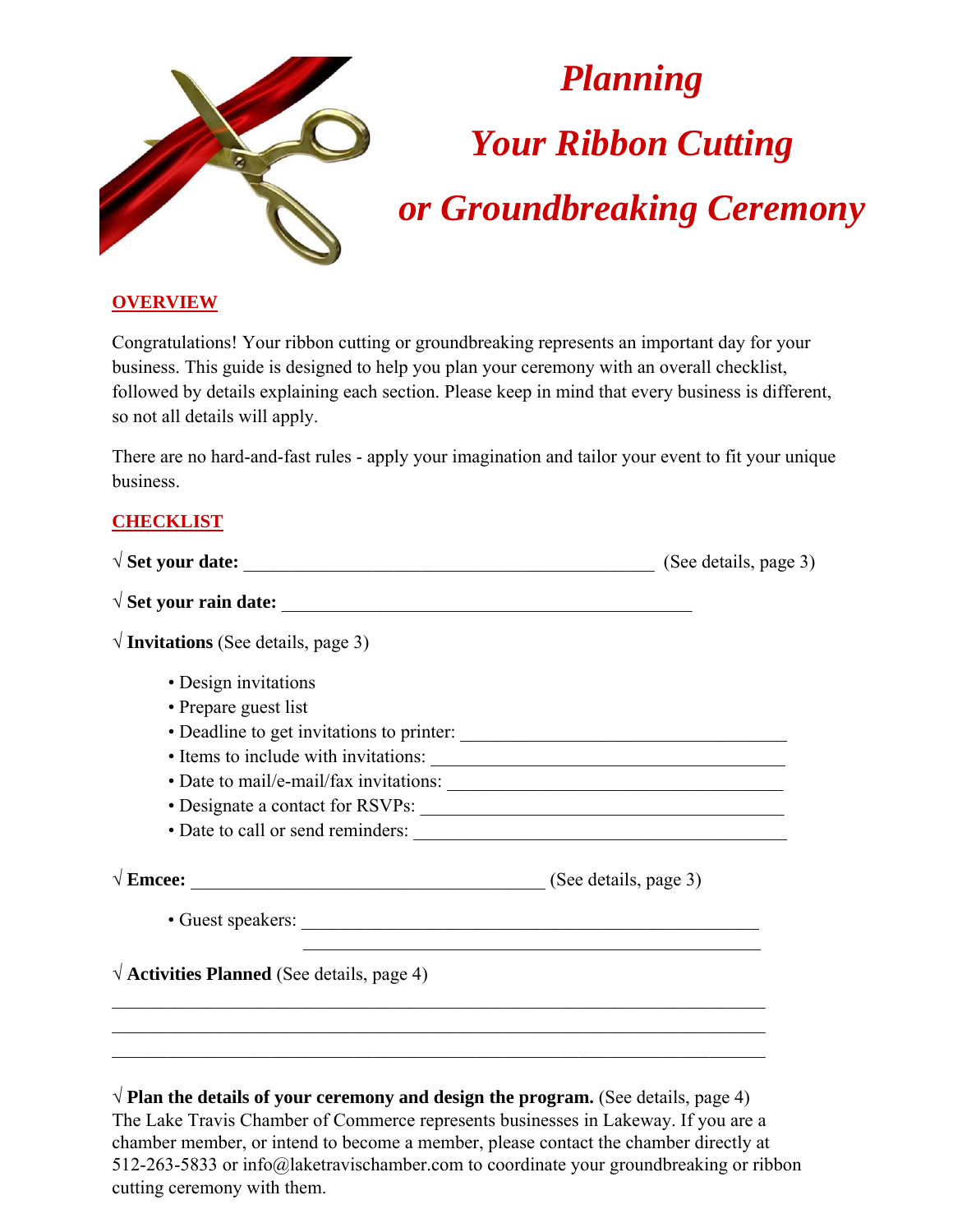| • Prepare press release                                                                                                                                                                                                        |  |
|--------------------------------------------------------------------------------------------------------------------------------------------------------------------------------------------------------------------------------|--|
| $\sqrt{\text{Materials Needed}}$ (See details, page 5)                                                                                                                                                                         |  |
|                                                                                                                                                                                                                                |  |
|                                                                                                                                                                                                                                |  |
| $\sqrt{S}$ Select and contact event staff (See details, page 5)                                                                                                                                                                |  |
| • Caterer:                                                                                                                                                                                                                     |  |
| • Photographer/Videographer:                                                                                                                                                                                                   |  |
| • Florist:                                                                                                                                                                                                                     |  |
| • Other:                                                                                                                                                                                                                       |  |
| $\sqrt{}$ Designate coordinators for tasks (See details, page 5)<br>• Set Up: $\sqrt{ }$                                                                                                                                       |  |
|                                                                                                                                                                                                                                |  |
| • Parking Assistants: 1988. [18] March 2014. [18] March 2014. [18] March 2014. [18] March 2014. [18] March 2014. [18] March 2014. [18] March 2014. [18] March 2014. [18] March 2014. [18] March 2014. [18] March 2014. [18] Ma |  |
|                                                                                                                                                                                                                                |  |
|                                                                                                                                                                                                                                |  |
|                                                                                                                                                                                                                                |  |
|                                                                                                                                                                                                                                |  |
| • Music:                                                                                                                                                                                                                       |  |
|                                                                                                                                                                                                                                |  |
|                                                                                                                                                                                                                                |  |
|                                                                                                                                                                                                                                |  |
|                                                                                                                                                                                                                                |  |
| • Ribbon & Scissors:                                                                                                                                                                                                           |  |

 $\sqrt{\text{Post-event tasks}}$  (See details, page 6)

- · Send thank-you notes
- · Post photo and information on Web site, newsletters, etc.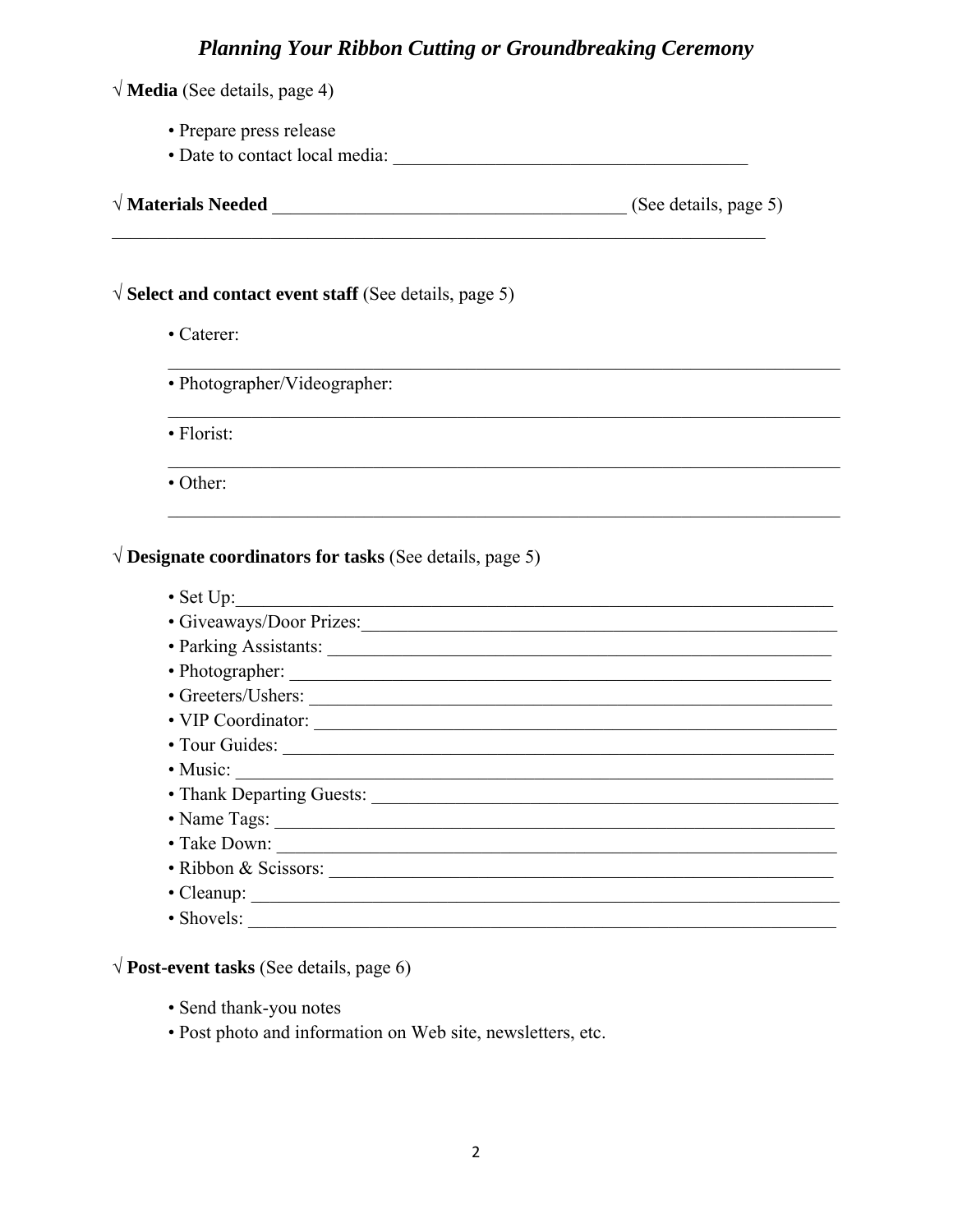## *Details*

#### **SET YOUR DATE**

√ **Select a date several weeks in advance.** Experience shows that events planned for Monday through Friday garner the best attendance and enable officials, dignitaries and Chamber Ambassadors to attend. In general, events between 9:00 a.m. and 3:00 p.m. often receive the most media coverage.

√ **Check for schedule conflicts with other events** - i.e., Chamber of Commerce and Lakeway community calendars, etc. You may also encourage maximum attendance by holding your event in conjunction with another scheduled community event.

√ **If your location is under construction, consult your construction team when setting the date.**

#### **INVITATIONS**

√ **If planning an outdoor event,** choose an alternative date or location in case of inclement weather.

√ **Plan the type of invitation:** formal letter, informal letter, postcard, e-mail or flier. Include your logo and name, the type of event, date and time, address and a method for the recipients to RSVP. You may also include your business card and a map, if appropriate.

√ **Consider additional methods of getting the word out,** such as signs, marquees, Web sites, newsletters or posters. Mail your invitations two to four weeks before the event, and establish a cut-off date for RSVPs, usually about one week before the event.

√ **Designate a contact person and method of contact to handle incoming questions and track RSVPs as they are returned.** You may want to phone or send e-mail reminders a few days before the event.

√ **Your guest list** can include many varied individuals, from your family and friends to staff; clients; business associates such as bankers, advisors and other professionals; neighboring businesses; volunteer associations; community leaders; elected officials; and the media.

#### **EMCEE/SPEAKERS**

√ **Choose an emcee to welcome your guests and introduce any other speakers.** He or she may also offer a few remarks, thank appropriate persons and recognize VIPs in attendance who will not be speaking.

√ **If you plan to include guest speakers,** contact them early so they have enough time to prepare remarks and tell them how long they will have to speak. This is typically very brief (two to three minutes). Call to confirm their attendance approximately one week prior to the event.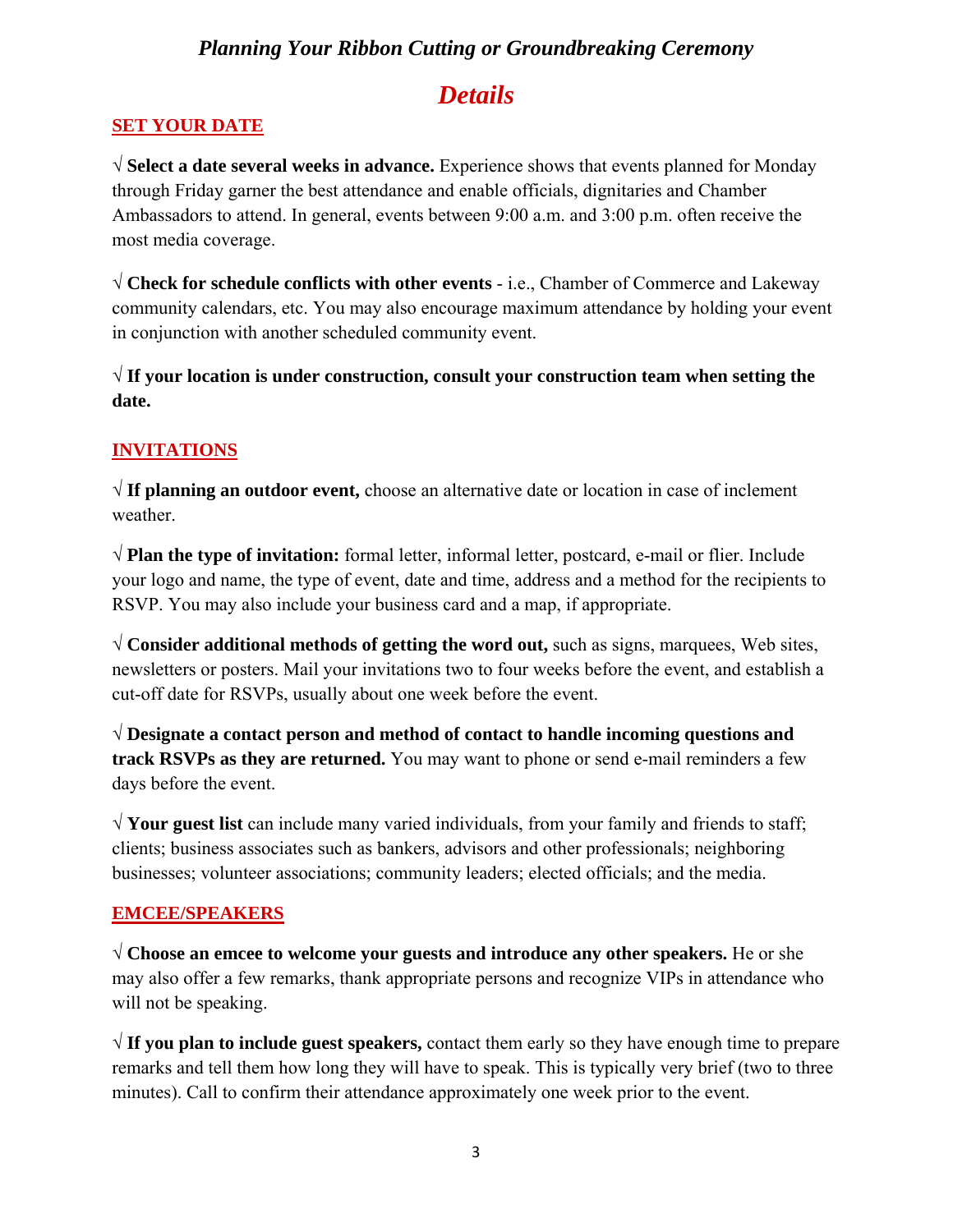## **PLAN ACTIVITIES**

√ **You may decide to hold a traditional ribbon cutting or groundbreaking ceremony, with one or a few brief speeches.** You may wish to include other activities, such as tours of your facility, exhibits, recognition of dignitaries, music or other entertainment, a raffle or refreshments. You may also want to have brochures available or a handout of frequently asked questions and answers about your business.

√ **If you plan to conduct tours,** choose your tour guides in advance, or have a self-guided tour with signs or handouts to direct event attendees.

 $\sqrt{\frac{1}{\pi}}$  Provide safety items such as hard hats or goggles if necessary and secure or rope off any unsafe areas.

 $\sqrt{1}$  If you want to include exhibits, consider posters, blueprints, a scale model or a large map of your facility.

 $\sqrt{R}$  Refreshments can be simple or elaborate, and are usually determined by the time of day when your event is held.

## YOUR CEREMONY AND PROGRAM

√ **The actual ceremony is usually brief (about 20 to 30 minutes)** and should be planned ahead of time with regard to speaker order, the actual ribbon cutting or groundbreaking and any other activities you plan to include.

√ **Ribbon cutting** - Decide who will cut the ribbon and notify them in advance. Have the cutter (and any other attendees you desire) stand. They should face the audience with the ribbon between them and the audience.

√ **Groundbreaking** - Stage those involved and have a photographer or volunteer ready with a camera. You may want to have the audience do a countdown to the actual cutting or groundbreaking.

## **MEDIA**

√ The local newspapers and radio stations should be contacted about one month in advance.

√ After the event, send a photo to local newspapers and also consider posting it on your Web site and in any relevant newsletters.